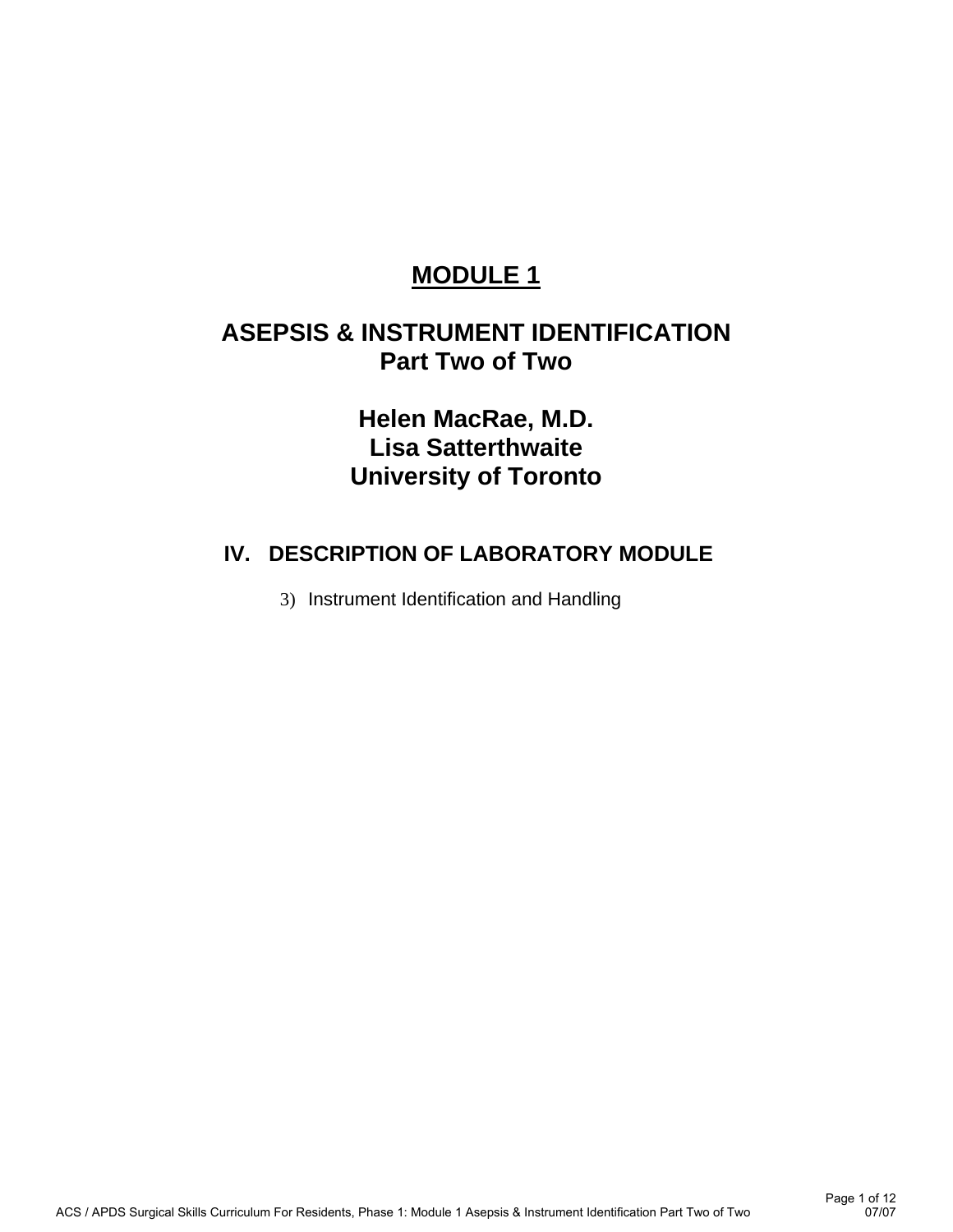## **Instrument Handling**



The thumb and ring finger are inserted into the rings of the scissors while the index and middle finger are used to guide the instrument.

The instrument should remain at the tips of the fingers for maximum control.



This is an alternate way to hold a needle driver, called palming.



THUMB forceps are held like a pencil.



The scalpel is held with thumb, middle and ring finger while the index finger is placed on the upper edge to help guide the scalpel.

Long gentle cutting strokes are less traumatic to tissue than short chopping motions.

The scalpel should never be used in a "stabbing" motion.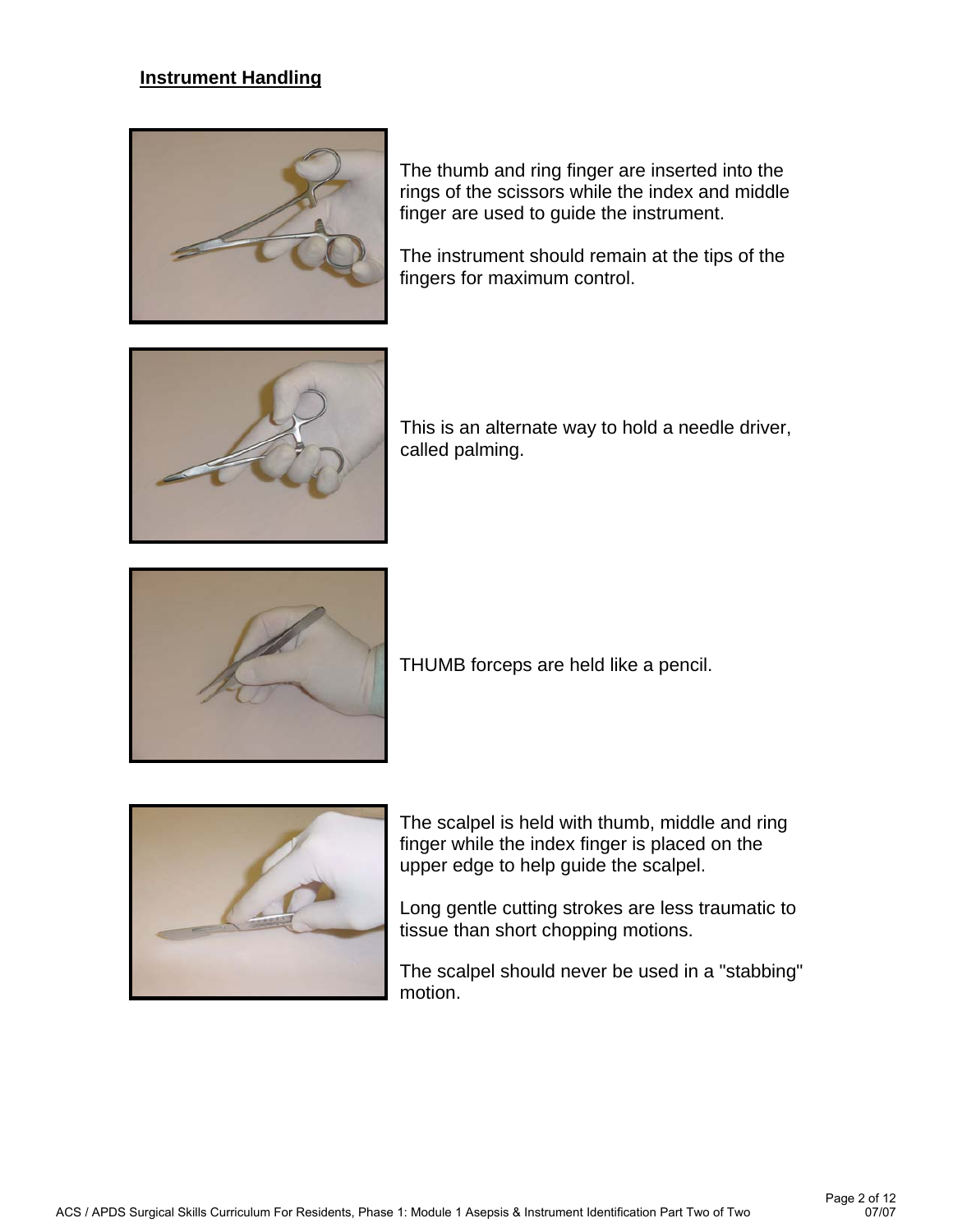

#### **Blade Removal**

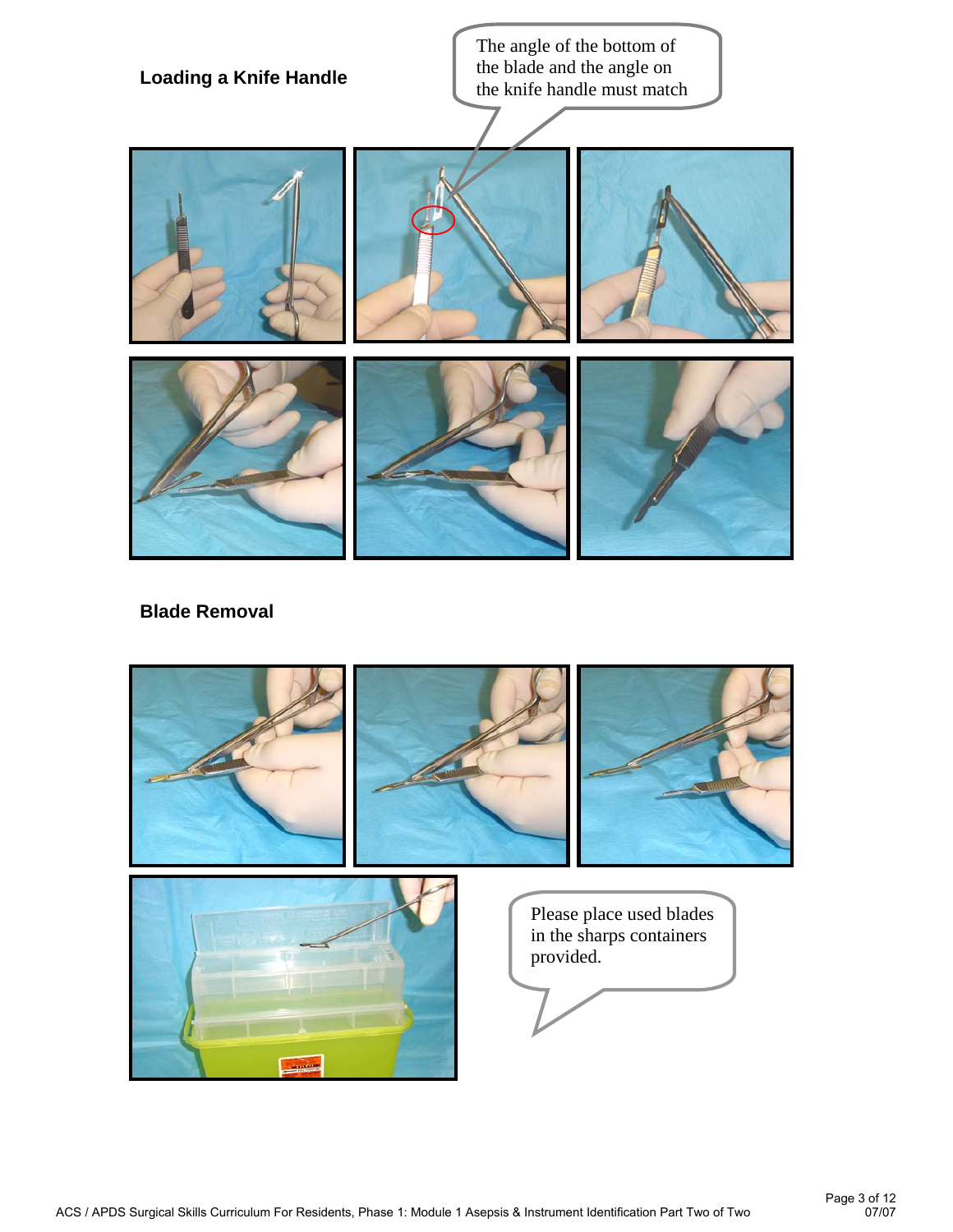#### **Basic Instruments**

#### **1. Crile Hemostat ("Snap")**

- **Used for grasping tissue/vessels to be tied off**
- **Atraumatic, non-toothed, ratcheted handle**
- **Tissue must be grasped near the tip of the instrument to prevent slippage**
- **Held between the thumb and fourth finger**
- **Available as curved or straight.**
- Also used for blunt dissection





#### **2. Kelly Clamp**

- Similar uses as the crile/snap but larger, heavier gauge instrument
- To be used for larger tissue pedicles and/or larger vessels.



## **3. Kocher Clamp**

- Large, straight-toothed tissue clamp with ratcheted handle
- **Traumatic instrument generally used to clamp transected bowel or to hold** tissue, which is to be discarded.

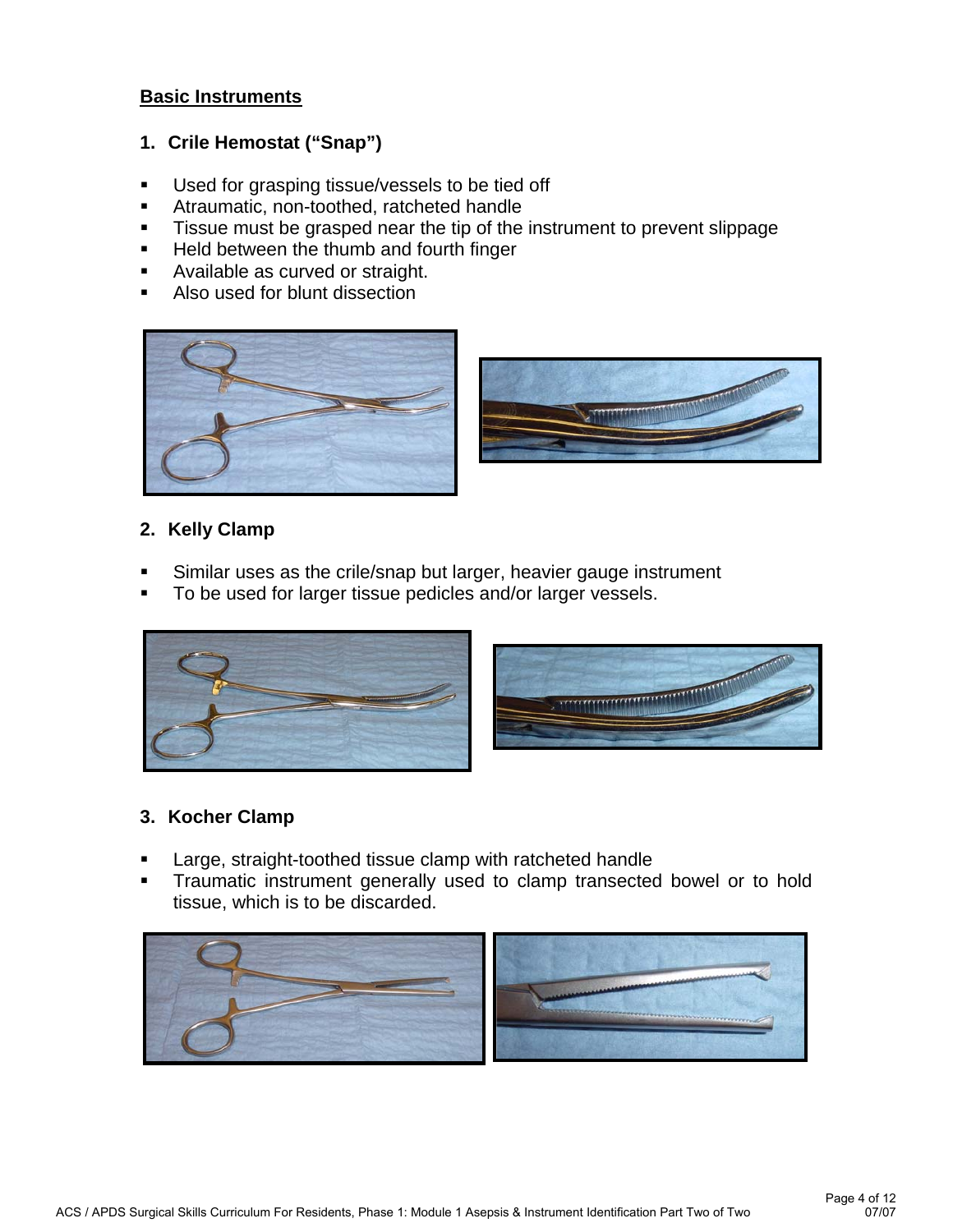## **Tissue Forceps**

#### **1. Non-Toothed**

- For fine manipulation of tissues and application of traction and dissection
- **Held between thumb and index finger, usually in the non-dominant hand**

#### **2. Toothed forceps**

 Firmer grip required for application of counter traction in dense tissues or tissue to be discarded

#### **3. Sponge or Ovum forceps**

Usually only used for holding gauze sponges (i.e. skin prep).

#### **4. Towel Clamps**

 Not frequently used because most current drapes are paper and have an adhesive strip to place on the patient for draping purposes

#### **5/6. Allis and Babcock Intestinal Forceps**

- Used for grasping intestine
- Allis have a firmer hold but are more traumatic than babcocks
- **Usually applied with only one ratchet rather than the full ratchet.**





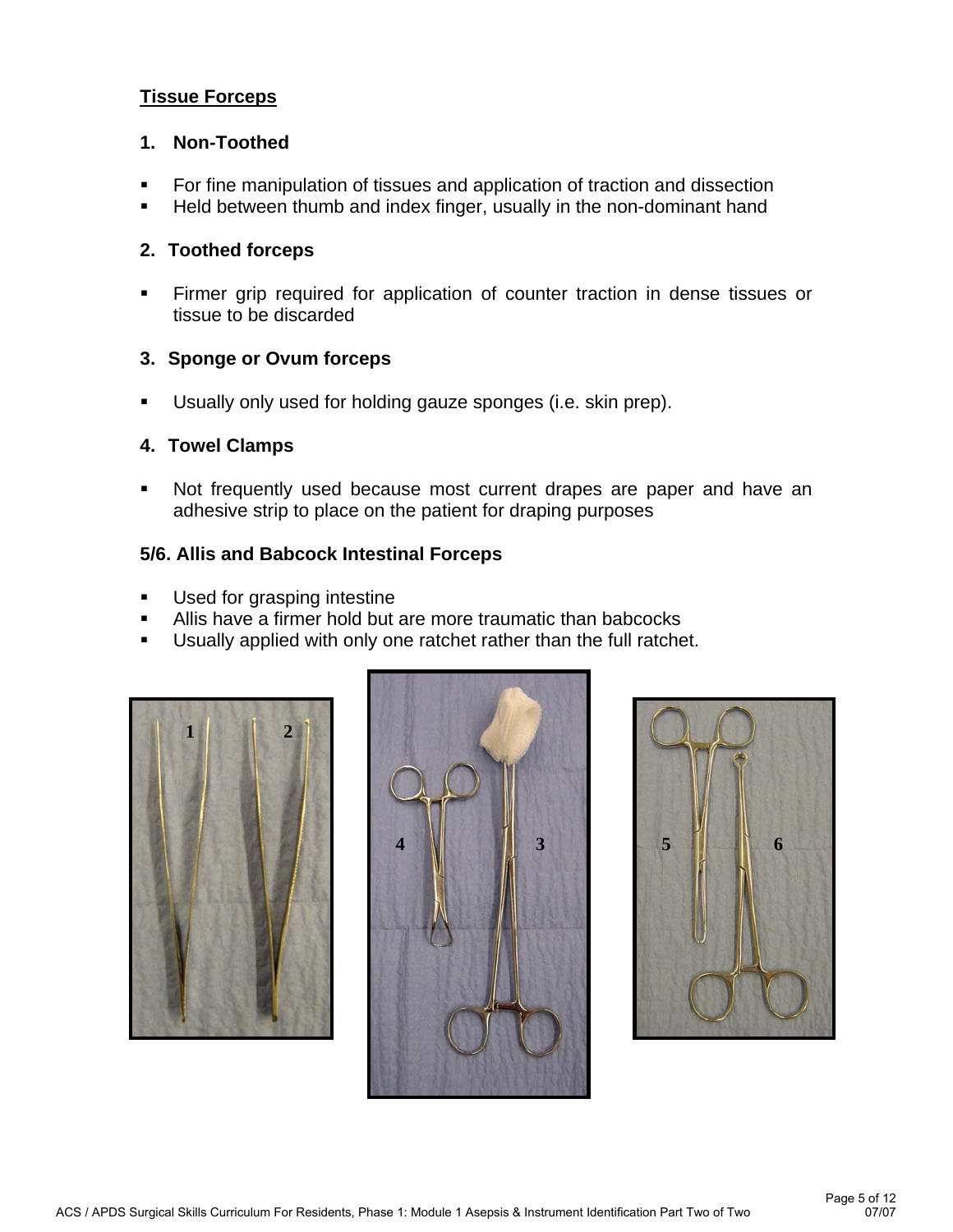## **7. Bonnie Forceps**

- **Strong hold on tissue**
- **•** Often used for orthopaedic surgery

## **8. Debakey Forceps**

- **Used in vascular and general surgery**
- **9. Cooley's Forceps**
- **Used in vascular and general surgery**

## **10. Russian Forceps**

**Used in OB/Gynae surgery** 

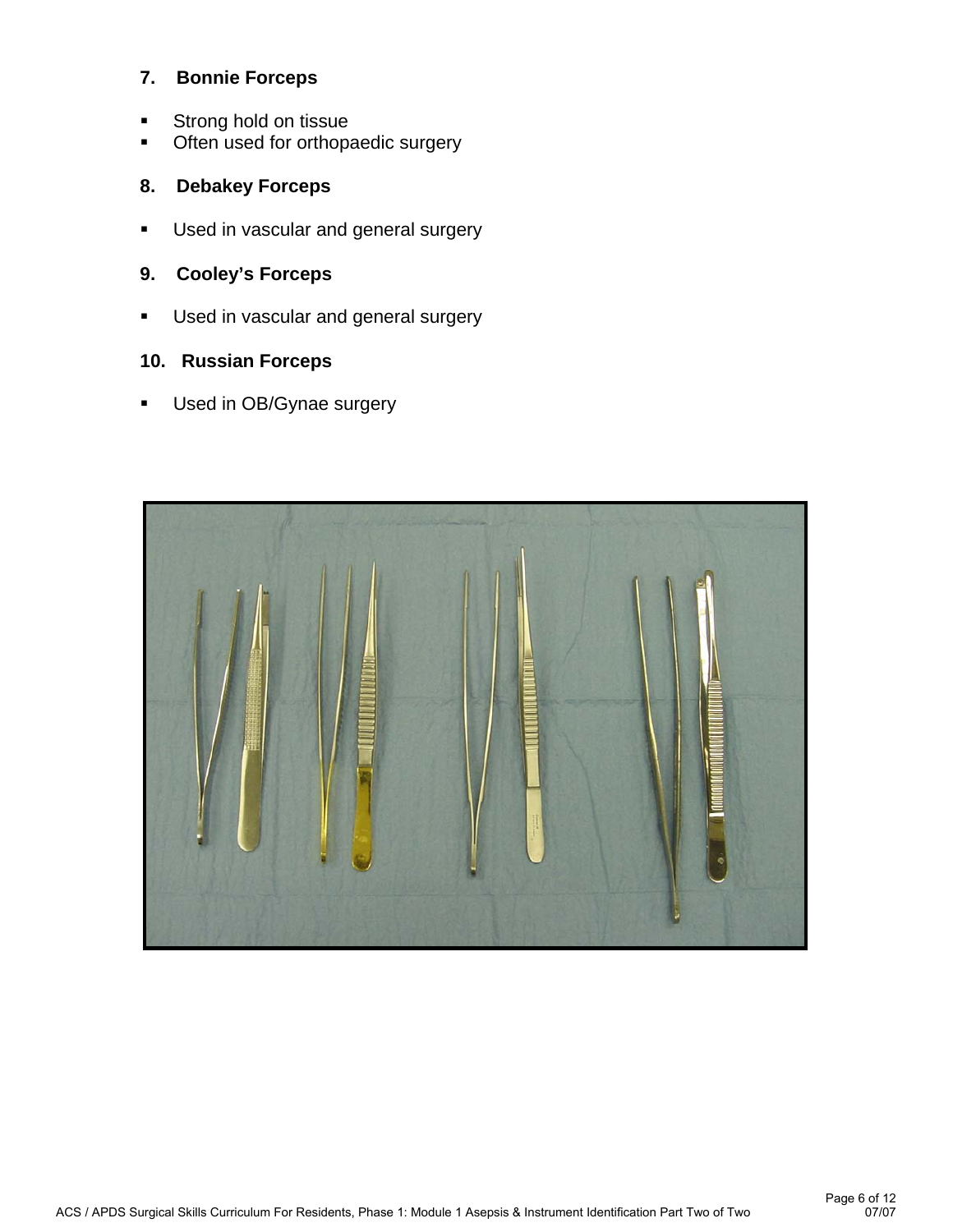## **Scalpel Blades and Handles**

Basic Scalpel Handle with disposable blades can be held like a pen or held underhand depending on the user's preference. Practice attaching and removing blades is required.

| <b>Blade Handle</b>              | <b>Blades that will fit</b> |
|----------------------------------|-----------------------------|
| #7 & #3 Handle - Regular or Long | #10, #11, #15               |
| #4 Handle $-$ Regular or Long    | #20, #22                    |

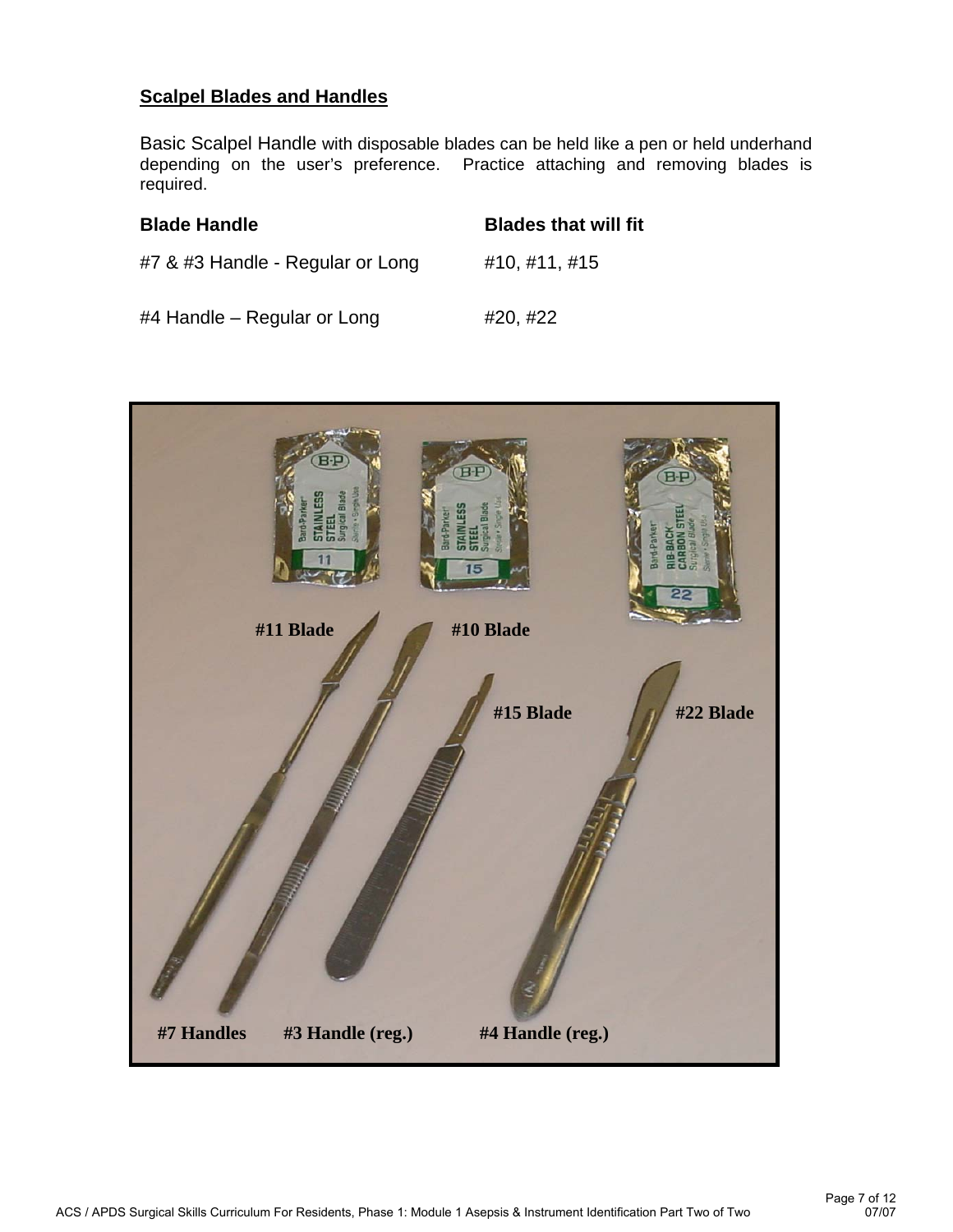## **Scissors**

#### **1. Mayo Scissors - Straight**

- For cutting heavy sutures, NOT tissue
- Held with thumb and fourth finger by the dominant hand to cut
- Scissors need to shear. Therefore in addition to closing the blades, practice pushing out with the thumb and in with the fourth finger while closing the scissor to increase apposition of the blades.

Left handed users: the opposite technique must be used

#### **2. Mayo Scissors - Curved**

**For cutting heavy suture and thick dense tissue, NOT for tissue dissection** 

#### **3. Metzenbaum Scissors**

- Most commonly used instrument in surgery
- For fine dissection, cutting and spreading of tissues, NOT for cutting sutures.

#### **4. Fine Suture Scissors**

- For cutting fine sutures, NOT for cutting heavy sutures
- **Technique similar as for Mayo scissors, only smaller**

#### **5. Pott's Scissors**

For performing arteriotomy or venotomy

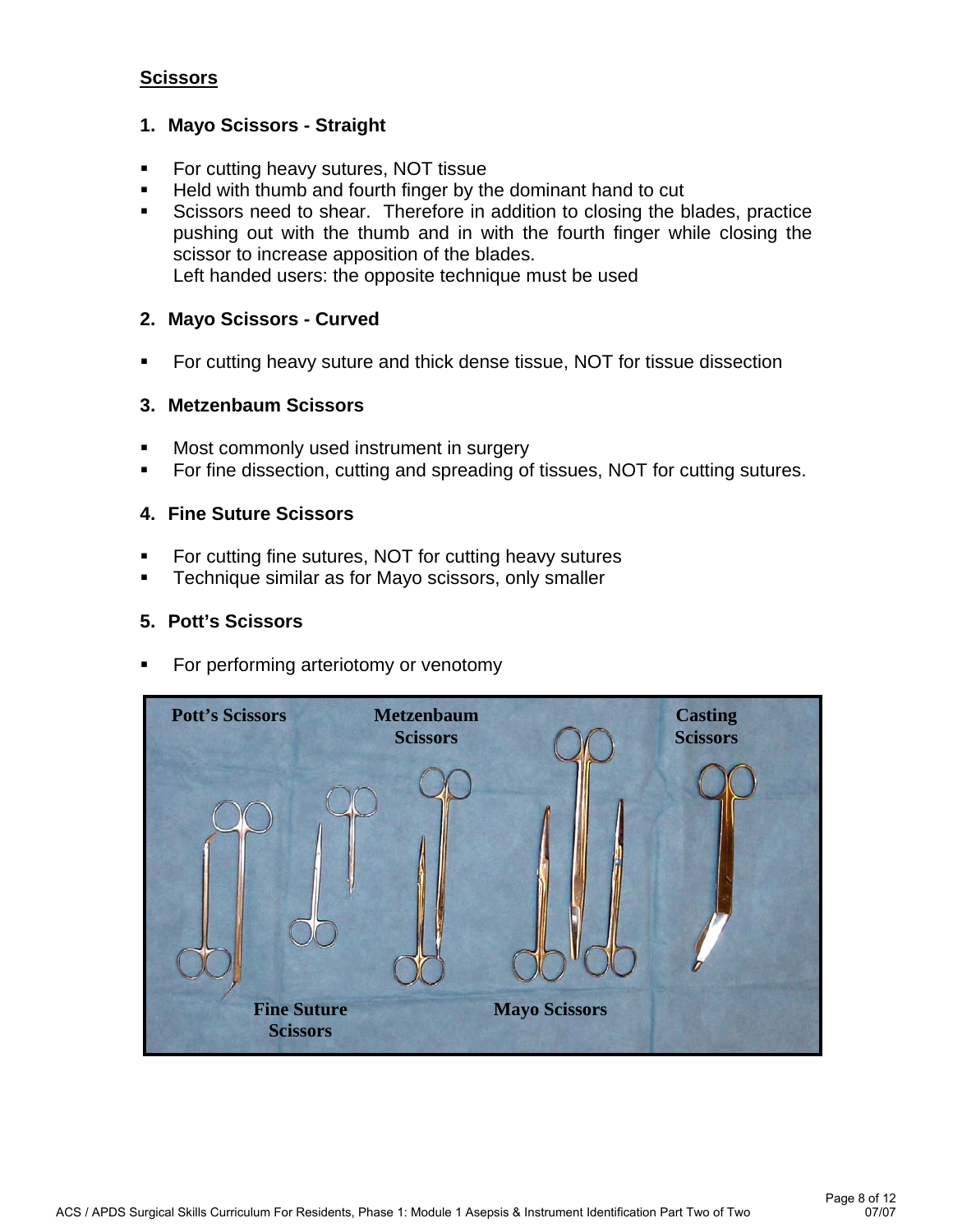## **Needle Holders**

#### **1. Heavy tipped**

- Use with heavy suture and/or large size needles.
- Hold between the thumb and fourth finger of your dominant hand.
- Manipulate by using pronation and supination of the wrist, practice with various sutures.

#### **2. Fine Tipped**

#### **Vascular or Ryder Needle Driver**

For fine, vascular sutures (4-0 to 5-0)

#### **3. Spring Action Lock / Castroviejo Needle Driver**

- Generally used for microsurgery (7-0 suture or finer)
- Ratchet locks and opens alternatively with each squeeze of the handles
- Hold like a pen between thumb and first finger
- Manipulation is a combination of fine hand movement and pronation/supination of the wrist

#### **4. Regular Needle Driver**

- Use with relatively fine suture (3-0 to 6-0)
- Action is the same as for heavy driver

NOTE: Do not try to use these with heavy needles as the jaws of the instrument will be damaged. This will not be recognized by the OR cleaning staff so you will eventually get these damaged forceps back in your set up. Try to use them with a fine needle and have it spin around in the jaws!

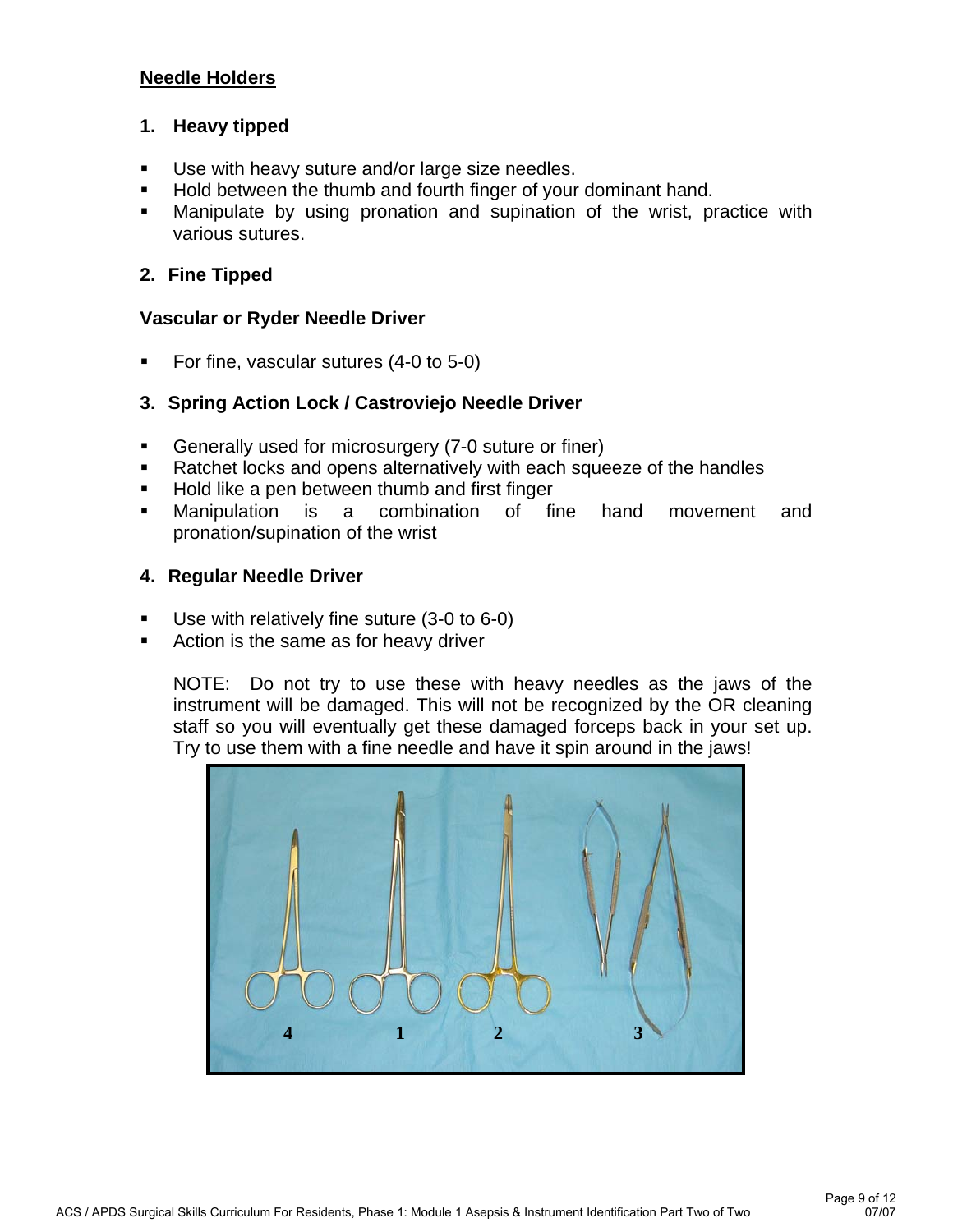## **Exploratory Instruments for Laparotomy - Retractors**

#### **1. Malleable retractor**

Can be bent into appropriate shape for each use. Often bent into an arc and placed into peritoneal cavity apex cephalad, to retract bowel while operating in the pelvis

#### **Other Retractors**

- **2. Jackson Retractor**
- **3. Double-Armed Jackson Retractor**
- **4. Ribbon Retractor**
- **5. Right-Angle Retractor**
- **6. Rake Retractor**
- **7. Hook Retractor**
- **8. Miller-Senn / Army Navy Retractor**
- **9. Balfour Self-Retaining Retractor**
- **10. Deaver Retractor**
- **11. Herrington Retractor**





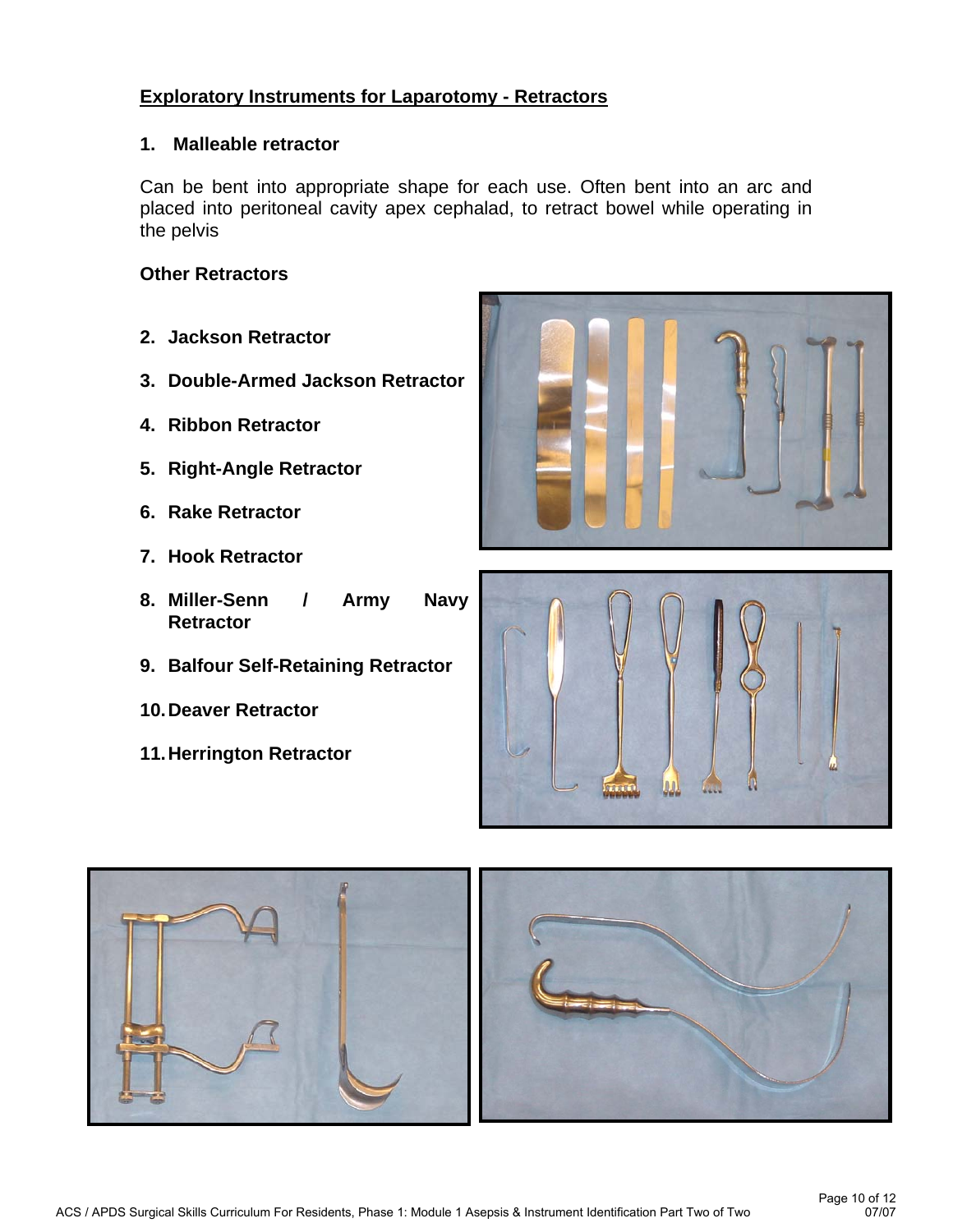## **Accessory Items**

## **1. Frazier Suction Tip**

- Available in multiple sizes
- **Used extensively in nasal, cranial & spinal surgery**
- The angle allows for easy visualization of the tip by the operator
- Thumb hole controls the amount of suction
- **Metal construction allows the instrument to be used for suction and cautery** at the same time

## **2. Yankauer "tonsil" Suction**

- Used for surface suction rather than intra-peritoneal, as bowel can inadvertently get sucked up and injured
- Used for pharyngo-laryngeal suction by anaesthesia Shape designed for suction of pharynx-larynx

## **3. Poole Suction**

- Used for intra-abdominal suction and multiple small holes
- Intestine or omentum less likely to get sucked up than with the yankauer tip
- Blunt end is atraumatic
- 2 pieces to the suction tip; tube and sheath over top
- Current models usually made of polyethylene and are disposable